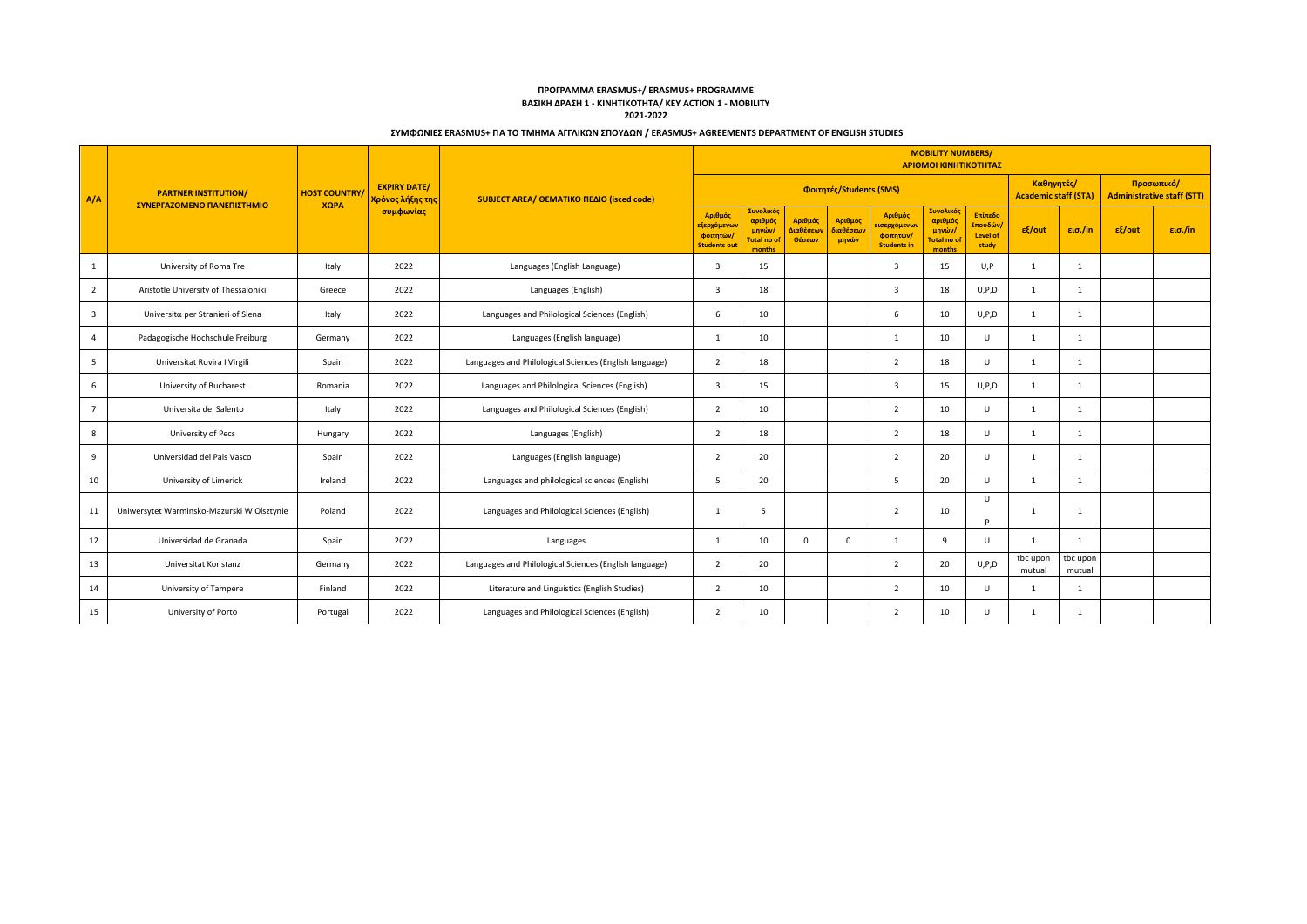|     |                                    |                     |                                         |                                                        |                                                           |                                                       |                                             |                               |                                                                        | <b>MOBILITY NUMBERS/</b><br>ΑΡΙΘΜΟΙ ΚΙΝΗΤΙΚΟΤΗΤΑΣ            |                                                 |              |                                           |                                                 |         |
|-----|------------------------------------|---------------------|-----------------------------------------|--------------------------------------------------------|-----------------------------------------------------------|-------------------------------------------------------|---------------------------------------------|-------------------------------|------------------------------------------------------------------------|--------------------------------------------------------------|-------------------------------------------------|--------------|-------------------------------------------|-------------------------------------------------|---------|
| A/A | <b>PARTNER INSTITUTION/</b>        | <b>HOST COUNTRY</b> | <b>EXPIRY DATE/</b><br>Χρόνος λήξης της | SUBJECT AREA/ OEMATIKO ΠΕΔΙΟ (isced code)              |                                                           | Φοιτητές/Students (SMS)                               |                                             |                               |                                                                        |                                                              |                                                 |              | Καθηγητές/<br><b>Academic staff (STA)</b> | Προσωπικό/<br><b>Administrative staff (STT)</b> |         |
|     | ΣΥΝΕΡΓΑΖΟΜΕΝΟ ΠΑΝΕΠΙΣΤΗΜΙΟ         | ΧΩРА                | συμφωνίας                               |                                                        | Αριθμός<br>εξερχόμενω<br>φοιτητών,<br><b>Students out</b> | Συνολικός<br>αριθμός<br>μηνών/<br>otal no c<br>months | Αριθμός<br><mark>λιαθέσεων</mark><br>Θέσεων | Αριθμός<br>διαθέσεων<br>μηνών | Αριθμός<br><mark>εισερχόμενω</mark><br>φοιτητών/<br><b>Students in</b> | Συνολικό<br>αριθμός<br>μηνών/<br><b>Total no o</b><br>months | Επίπεδο<br>Σπουδών/<br><b>Level of</b><br>study | $ε$ {/out    | εισ./in                                   | εξ/out                                          | εισ./in |
| 16  | Universitat de Barcelona           | Spain               | 2022                                    | Languages and Philological Sciences (English studies)  | $\overline{1}$                                            | 10                                                    |                                             |                               | 1                                                                      | 10                                                           | $\cup$                                          | 1            | 1                                         |                                                 |         |
| 17  | Pedagogical University of Cracow   | Poland              | 2022                                    | Languages (English Studies)                            | 2                                                         | 10                                                    |                                             |                               | $\overline{2}$                                                         | 10                                                           | U,P                                             | 1            | 1                                         |                                                 |         |
| 18  | Universidad de Castilla-La Mancha  | Spain               | 2022                                    | Languages and Philological Sciences (English language) | 3                                                         | 18                                                    |                                             |                               | 2                                                                      | 18                                                           | $\cup$                                          | 1            | 1                                         |                                                 |         |
| 19  | University of Wrocklaw             | Poland              | 2022                                    | Foreign Languages (English)                            | $\overline{2}$                                            | 20                                                    |                                             |                               | $\overline{2}$                                                         | 20                                                           | U, P                                            | 1            | 1                                         |                                                 |         |
| 20  | Justus Liebig Universitat Giessen  | Germany             | 2022                                    | Languages and Philological Sciences (English language) | $\overline{2}$                                            | 20                                                    |                                             |                               | $\overline{2}$                                                         | 20                                                           | U, P                                            | 1            | 1                                         |                                                 |         |
| 21  | Padagogische Hochschule Heidelberg | Germany             | 2022                                    | Languages (English studies)                            |                                                           |                                                       |                                             |                               |                                                                        |                                                              |                                                 | $\mathbf{1}$ | $\mathbf{1}$                              |                                                 |         |
| 22  | <b>Vytautas Magnus University</b>  | Lithuania           | 2022                                    | Languages and Philological Sciences (English)          | $\overline{2}$                                            | 20                                                    |                                             |                               | $\overline{2}$                                                         | 20                                                           | U                                               | 1            | $\mathbf{1}$                              |                                                 |         |
| 23  | Universite de Cergy-Pontoise       | France              | 2022                                    | Languages and Philological Sciences (English language) | $\Delta$                                                  | 40                                                    |                                             |                               | $\overline{4}$                                                         | 40                                                           | U.P                                             | $\mathbf{1}$ | $\overline{1}$                            |                                                 |         |
| 24  | Universite de Caen Basse-Normandie | France              | 2022                                    | Languages and Philological Sciences (English language) | 3                                                         | 27                                                    |                                             |                               | 3                                                                      | 27                                                           | U, P                                            | 1            | $\mathbf{1}$                              |                                                 |         |
| 25  | Elliniko Anikto Panepistimio (HOU) | Greece              | 2022                                    | Languages (English studies)                            | 1                                                         | 10                                                    |                                             |                               | 1                                                                      | 10                                                           | P, D                                            | 1            | 1                                         |                                                 |         |
| 26  | Universytet Opolski                | Poland              | 2022                                    | Languages and Philological Sciences (English)          | $\overline{4}$                                            | 20                                                    |                                             |                               | $\overline{4}$                                                         | 20                                                           | U, P, D                                         | 1            | 1                                         |                                                 |         |
| 27  | University of Eotvos Lorand        | Hungary             | 2022                                    | Language and Philolgical Sciences (English language)   | $\overline{2}$                                            | 20                                                    |                                             |                               | $\overline{2}$                                                         | 20                                                           | U, P                                            | 1            | 1                                         |                                                 |         |
| 28  | University of Leeds                | <b>UK</b>           | 2022                                    | Languages and Philological Sciences (English)          | $\overline{3}$                                            | 30                                                    |                                             |                               | $\overline{\mathbf{3}}$                                                | 30                                                           | $\mathbf{U}$                                    | 1            | 1                                         |                                                 |         |
| 29  | Universidad De Jaen                | Spain               | 2022                                    | Foreign languages                                      | $\overline{2}$                                            | 20                                                    |                                             |                               | $\overline{2}$                                                         | 20                                                           | U, P, D                                         | 1            | $\mathbf{1}$                              |                                                 |         |
| 30  | University of Hradec Kralove       | Czech Republid      | 2022                                    | Languages (English Language)                           |                                                           | 5                                                     |                                             |                               | $\overline{1}$                                                         | -5                                                           | U.P                                             | 1            | $\mathbf{1}$                              |                                                 |         |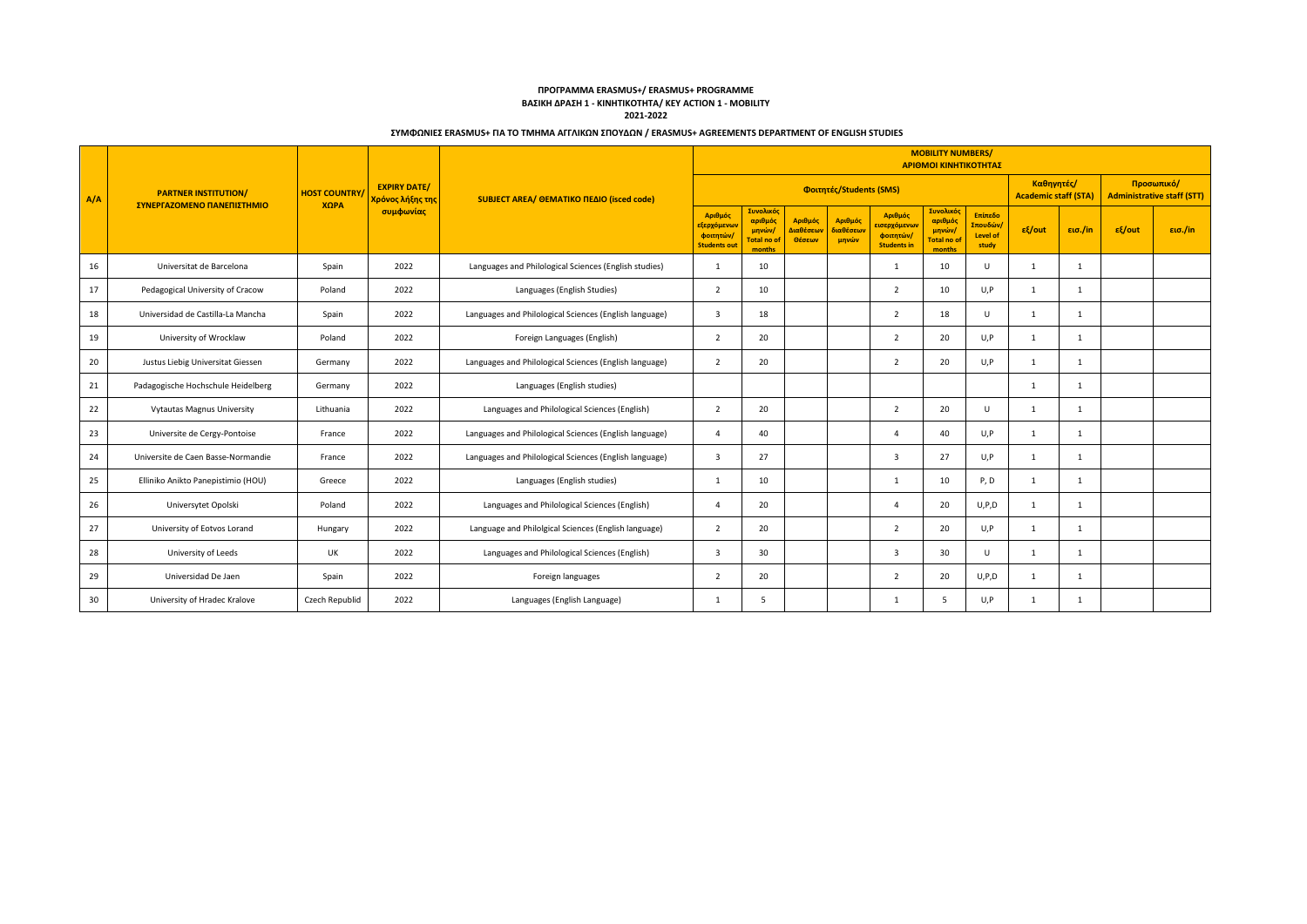|     |                                    |                     |                                         |                                                        |                                                            |                                                       |                                             |                               |                                                                        | <b>MOBILITY NUMBERS/</b><br>ΑΡΙΘΜΟΙ ΚΙΝΗΤΙΚΟΤΗΤΑΣ             |                                                 |                                           |                |                                                 |  |  |  |
|-----|------------------------------------|---------------------|-----------------------------------------|--------------------------------------------------------|------------------------------------------------------------|-------------------------------------------------------|---------------------------------------------|-------------------------------|------------------------------------------------------------------------|---------------------------------------------------------------|-------------------------------------------------|-------------------------------------------|----------------|-------------------------------------------------|--|--|--|
| A/A | <b>PARTNER INSTITUTION/</b>        | <b>HOST COUNTRY</b> | <b>EXPIRY DATE/</b><br>Χρόνος λήξης της | SUBJECT AREA/ OEMATIKO ΠΕΔΙΟ (isced code)              | Φοιτητές/Students (SMS)                                    |                                                       |                                             |                               |                                                                        |                                                               |                                                 | Καθηγητές/<br><b>Academic staff (STA)</b> |                | Προσωπικό/<br><b>Administrative staff (STT)</b> |  |  |  |
|     | ΣΥΝΕΡΓΑΖΟΜΕΝΟ ΠΑΝΕΠΙΣΤΗΜΙΟ         | ΧΩРА                | συμφωνίας                               |                                                        | Αριθμός<br>εξερχόμενων<br>φοιτητών,<br><b>Students out</b> | Συνολικός<br>αριθμός<br>μηνών/<br>otal no c<br>months | Αριθμός<br><mark>Διαθέσεων</mark><br>Θέσεων | Αριθμός<br>διαθέσεων<br>μηνών | Αριθμός<br><mark>εισερχόμενω</mark><br>φοιτητών/<br><b>Students in</b> | Συνολικό<br>αριθμός<br>μηνών/<br><b>Total no of</b><br>months | Επίπεδο<br>Σπουδών/<br><b>Level of</b><br>study | $ε$ {/out<br>εισ./in                      | εξ/out         | εισ./in                                         |  |  |  |
| 31  | University Pablo de Olavide        | Spain               | 2022                                    | Languages and Philological Sciences (English language) | 3                                                          | 30                                                    |                                             |                               | 3                                                                      | 27                                                            | U, P                                            | 1                                         | 1              |                                                 |  |  |  |
| 32  | University of Jyvaskyla            | Finland             | 2022                                    | Languages and Philological Sciences (English Language) | $\overline{2}$                                             | 10                                                    |                                             |                               | $\overline{2}$                                                         | 10                                                            | D                                               | $\overline{2}$                            | 2              |                                                 |  |  |  |
| 33  | Otto-Friedrich-Universitat Bamberg | Germany             | 2022                                    | Languages and Philological Sciences (English language) | $\overline{2}$                                             | 20                                                    |                                             |                               | $\overline{2}$                                                         | 20                                                            | U, P                                            | 1                                         | 1              |                                                 |  |  |  |
| 34  | Universite de Liege                | Belgium             | 2022                                    | Languages (English)                                    | $\overline{a}$                                             | 20                                                    |                                             |                               | $\overline{a}$                                                         | 20                                                            | U, P                                            | 1                                         | 1              |                                                 |  |  |  |
| 35  | University of Malaga               | Spain               | 2022                                    | Languages and Philological Sciences (English language) | $\overline{2}$                                             | 20                                                    |                                             |                               | 2                                                                      | 20                                                            | U                                               | 1                                         | 1              |                                                 |  |  |  |
| 36  | Universidad de A Coruna            | Spain               | 2022                                    | Foreign languages (English)                            | $\mathbf{3}$                                               | 30                                                    |                                             |                               | 3                                                                      | 30                                                            | U, P, D                                         | 1                                         | $\overline{1}$ |                                                 |  |  |  |
| 37  | Kaunas University of Technology    | Lithuania           | 2022                                    | Languages and Philological Sciences (English)          | 2                                                          | 10                                                    |                                             |                               | $\overline{2}$                                                         | 10                                                            | U,P                                             | 1                                         | -1             |                                                 |  |  |  |
| 38  | University of lasi                 | Romania             | 2022                                    | Languages (English studies)                            | 3                                                          | 30                                                    |                                             |                               | 3                                                                      | 30                                                            | U, P                                            | $\mathbf{1}$                              | $\mathbf{1}$   |                                                 |  |  |  |
| 39  | University of Bogazici             | Turkey              | 2022                                    | Languages and Philological Sciences (English)          | $\overline{2}$                                             | 10                                                    |                                             |                               | 2                                                                      | 10                                                            | U, P, D                                         | 1                                         | 1              |                                                 |  |  |  |
| 40  | University of Cologne              | Germany             | 2022                                    | Languages and Philological Sciences                    | -1                                                         | -9<br>$\circ$                                         |                                             |                               | 1                                                                      | 9<br>$\mathbf{q}$                                             | U<br><b>D</b>                                   | -1                                        | $\mathbf{1}$   |                                                 |  |  |  |
| 41  | University of Cagliari             | Italy               | 2022                                    | Languages and Philological Sciences (English)          | $\overline{2}$                                             | 10                                                    |                                             |                               | $\overline{2}$                                                         | 10                                                            | U, P, D                                         | 1                                         | 1              |                                                 |  |  |  |
| 42  | University of Lodz                 | Poland              | 2022                                    | Languages (English Language)                           | $\overline{2}$                                             | 10                                                    |                                             |                               | $\overline{2}$                                                         | 10                                                            | U, P, D                                         | $\overline{2}$                            | $\overline{2}$ |                                                 |  |  |  |
| 43  | Metropolitan University Prague     | Czech Republic      | 2022                                    | Languages (English)                                    | $\overline{2}$                                             | 12                                                    | 1                                           | 6                             | $\overline{2}$                                                         | 12                                                            | U, P                                            | 1                                         | 1              |                                                 |  |  |  |
| 44  | Vilniaus Universitetas             | Lithuania           | 2022                                    | Languages (English)                                    | $\overline{2}$                                             | 20                                                    |                                             |                               | $\overline{2}$                                                         | 20                                                            | U, P, D                                         | 1                                         | $\mathbf{1}$   |                                                 |  |  |  |
| 45  | University of Malta                | Malta               | 2022                                    | Languages (English)                                    | $\overline{2}$                                             | 10                                                    |                                             |                               | $\overline{2}$                                                         | 10                                                            | <b>U, P, D</b>                                  | -1                                        | $\mathbf{1}$   |                                                 |  |  |  |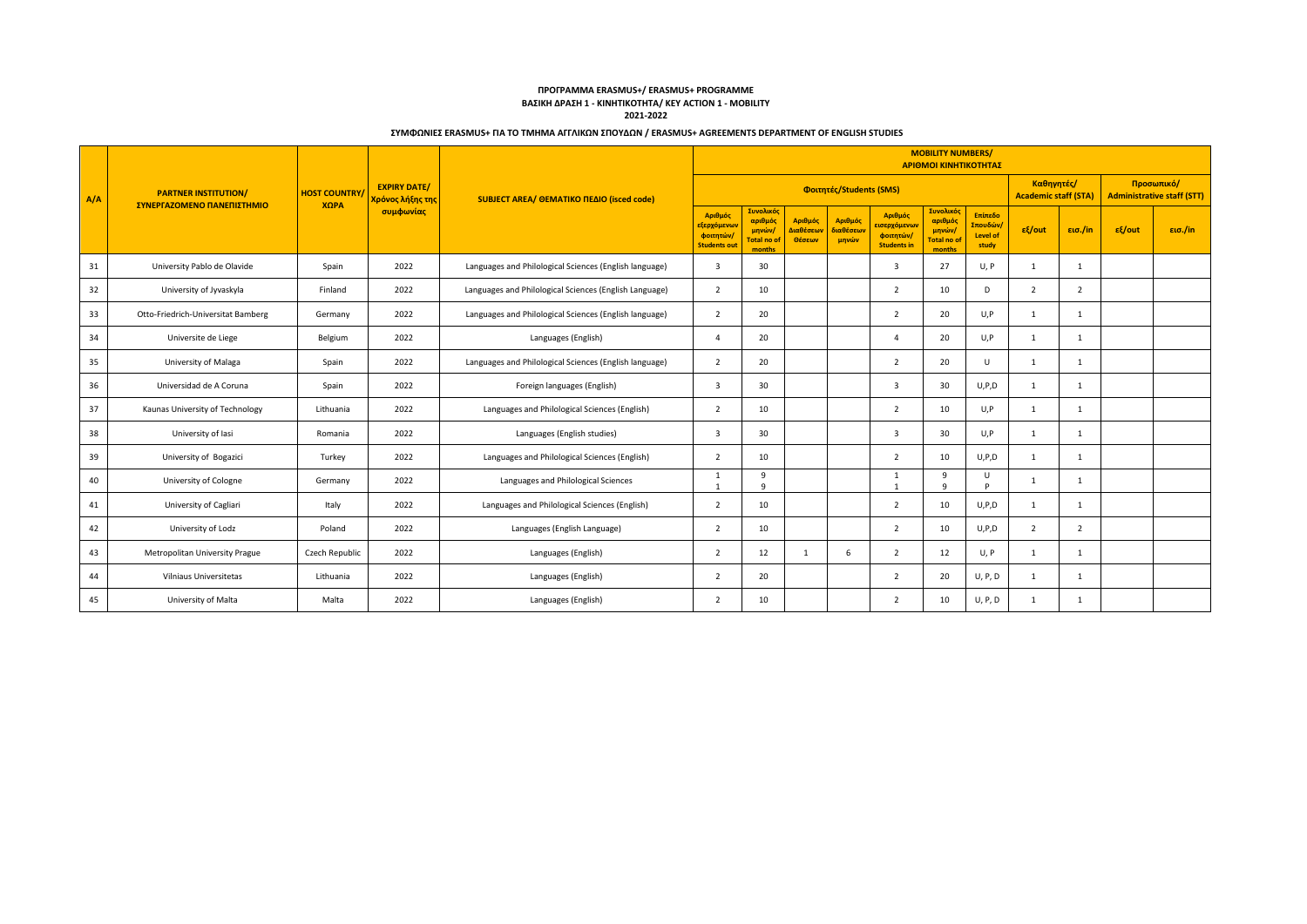|     |                                                                                |                                                                |                                           |                                      |                                                            |                                                       |                                             |                               |                                                            | <b>MOBILITY NUMBERS/</b><br>ΑΡΙΘΜΟΙ ΚΙΝΗΤΙΚΟΤΗΤΑΣ            |                                           |              |                                                 |        |         |
|-----|--------------------------------------------------------------------------------|----------------------------------------------------------------|-------------------------------------------|--------------------------------------|------------------------------------------------------------|-------------------------------------------------------|---------------------------------------------|-------------------------------|------------------------------------------------------------|--------------------------------------------------------------|-------------------------------------------|--------------|-------------------------------------------------|--------|---------|
| A/A | <b>PARTNER INSTITUTION/</b>                                                    | <b>EXPIRY DATE/</b><br><b>HOST COUNTRY</b><br>Χρόνος λήξης της | SUBJECT AREA/ OEMATIKO ΠΕΔΙΟ (isced code) | Φοιτητές/Students (SMS)              |                                                            |                                                       |                                             |                               |                                                            |                                                              | Καθηγητές/<br><b>Academic staff (STA)</b> |              | Προσωπικό/<br><b>Administrative staff (STT)</b> |        |         |
|     | ΣΥΝΕΡΓΑΖΟΜΕΝΟ ΠΑΝΕΠΙΣΤΗΜΙΟ                                                     | ΧΩРА                                                           | συμφωνίας                                 |                                      | Αριθμός<br>εξερχόμενων<br>φοιτητών/<br><b>Students out</b> | Συνολικός<br>αριθμός<br>μηνών/<br>otal no d<br>months | Αριθμός<br><mark>Διαθέσεων</mark><br>Θέσεων | Αριθμός<br>διαθέσεων<br>μηνών | Αριθμός<br>εισερχόμενωι<br>φοιτητών/<br><b>Students in</b> | <b>Συνολικό</b><br>αριθμός<br>μηνών/<br>Total no o<br>months | Επίπεδο<br>Σπουδών/<br>Level of<br>study  | $ε$ {out     | εισ./in                                         | εξ/out | εισ./in |
| 46  | University of Malta                                                            | Malta                                                          | 2022                                      | Languages (English)                  | $\overline{2}$                                             | 10                                                    |                                             |                               | $\overline{2}$                                             | 10                                                           | U, P, D                                   | 1            | 1                                               |        |         |
| 47  | Aarhus University                                                              | Denmark                                                        | 2022                                      | Languages (English)                  | $\overline{2}$                                             | 10                                                    |                                             |                               | $\overline{2}$                                             | 10                                                           | $\cup$                                    | 1            | 1                                               |        |         |
| 48  | National and Kapodistrian University of Athens                                 | Greece                                                         | 2022                                      | Languages (English)                  | $\overline{2}$                                             | 12                                                    |                                             |                               | $\overline{2}$                                             | 12                                                           | U, P                                      | <sup>1</sup> | 1                                               |        |         |
| 49  | Universidad de Alicante                                                        | Spain                                                          | 2022                                      | Languages (English)                  | $\overline{2}$                                             | 10                                                    |                                             |                               | $\overline{2}$                                             | 10                                                           | $\mathbf{U}$                              | 1            | $\mathbf{1}$                                    |        |         |
| 50  | University Of Ljubljana                                                        | Slovenia                                                       | 2022                                      | Languages (English)                  | 1 or 2                                                     | 10                                                    |                                             |                               | 1 or 2                                                     | 10                                                           | U, P, D                                   | 1            | $\mathbf{1}$                                    |        |         |
| 51  | Vrije Universiteit Brussel                                                     | Belgium                                                        | 2022                                      | Literature and Linguistics (English) | $\overline{2}$                                             | 10<br>-5                                              |                                             |                               | $\overline{2}$<br>$\overline{1}$                           | 10<br>-5                                                     | U<br><b>D</b>                             | $\mathbf{1}$ | $\mathbf{1}$                                    |        |         |
| 52  | Universität Passau                                                             | Germany                                                        | 2022                                      | Languages (English)                  | 1                                                          | -5                                                    |                                             |                               | 1                                                          | -5                                                           | U, P, D                                   | 1            | 1                                               |        |         |
| 53  | Universite d'Aix Marseilles                                                    | France                                                         | 2022                                      | Language acquisition (English)       | $\overline{2}$                                             | 10                                                    |                                             |                               | $\overline{2}$                                             | 10                                                           | P                                         | $\mathbf{1}$ | 1                                               |        |         |
| 54  | Julius-Maximillians-Universitat Wurzburg                                       | Germany                                                        | 2022                                      | Languages (English Language)         | $\overline{2}$                                             | 10                                                    |                                             |                               | $\overline{2}$                                             | 10                                                           | U,P                                       | 1            | 1                                               |        |         |
| 55  | Universita Degli Studi Di Parma                                                | Italy                                                          | 2022                                      | Languages (English)                  | $\overline{2}$                                             | 10                                                    |                                             |                               | $\overline{2}$                                             | 10                                                           | U, P, D                                   | $\mathbf{1}$ | 1                                               |        |         |
| 56  | Charles University in Prague                                                   | Czech Republic                                                 | 2022                                      | Languages                            | $\overline{2}$                                             | 10                                                    |                                             |                               | $\overline{2}$                                             | 10                                                           | U,P                                       | 1            | 1                                               |        |         |
| 57  | State Higher Vocational School in<br>Tarnow(Panstwowa Wyzsza Szkola Zawodowa w | Poland                                                         | 2022                                      | Languages (English)                  |                                                            |                                                       |                                             |                               |                                                            |                                                              |                                           | 1            | 1                                               |        |         |
| 58  | Sofia University                                                               | Bulgaria                                                       | 2022                                      | Languages (English Language)         | $\overline{2}$                                             | 10                                                    |                                             |                               | $\overline{2}$                                             | 10                                                           | U,P                                       | 1            | 1                                               |        |         |
| 59  | University College of Teacher Education Lower<br>Austria                       | Austria                                                        | 2022                                      | Languages (English)                  |                                                            |                                                       |                                             |                               |                                                            |                                                              |                                           | $\mathbf{1}$ | $\mathbf{1}$                                    |        |         |
| 60  | Ionian University                                                              | Greece                                                         | 2022                                      | Languages (English)                  |                                                            |                                                       |                                             |                               |                                                            |                                                              |                                           | 1            | $\mathbf{1}$                                    |        |         |